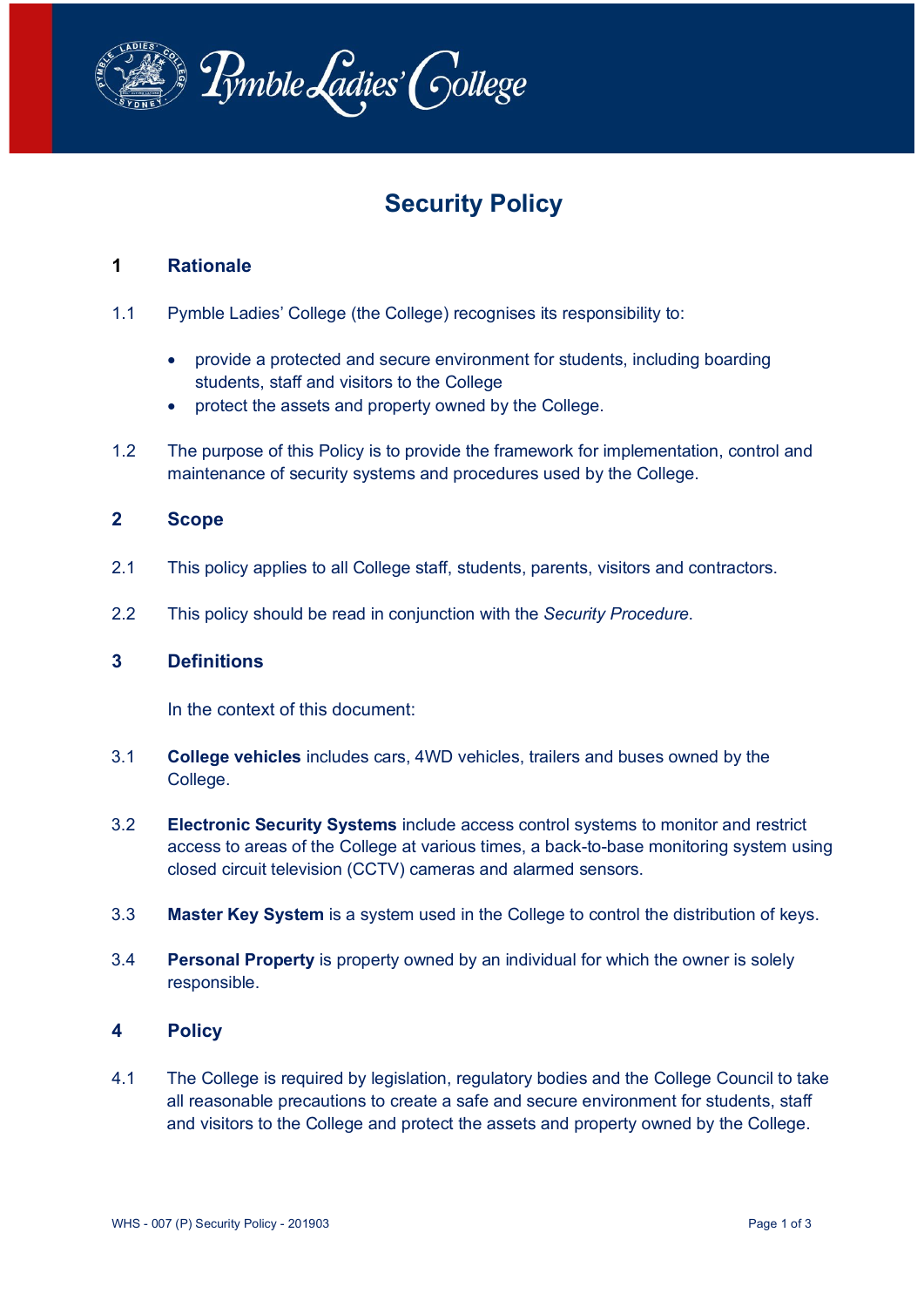- 4.2 The College endeavours to achieve this by:
	- Using security guards to patrol the grounds 24 hours a day, throughout student semester/terms and whilst students are on campus
	- Fencing the perimeter of the grounds and installing security gates to restrict vehicles entering the property
	- Implementing a Master and Grand Master Key System
	- Uses closed circuit television to conduct continuous and ongoing surveillance of the College Grounds
	- Installing an electronic security system
	- Locking and alarming Boarding Houses at night seven (7) days per week
	- Restricting access to and monitoring the use of College vehicles
	- Monitoring visitors and contractors on the premises
	- Conducting independent review of the security services, security standard operational procedures, the CCTV system and electronic security system including access control.
- 4.3 In relation to the use of CCTV and any associated recordings:
	- Cameras will be located based on areas of risk, including high incident rate or risk of incidents of unlawful behaviour
	- Required signage will be displayed throughout the campus
	- Cameras will not be located in change rooms, toilet or showering facilities or in positions to capture images from private properties surrounding the College
	- Recordings must only be used or disclosed for the purpose for which it was collected or as is permitted by law
	- The Campus Manager will take all reasonable steps to ensure any person with access to the system or recordings are appropriately trained
	- Recordings will be maintained for no longer than necessary for the purpose for which the information may be lawfully used, generally no more than 28 days
	- Any concerns in relation to Privacy should be referred to the General Manager.
- 4.4 Interference with any of the systems or noncompliance with the principles in this policy may result in disciplinary action or referral to a statutory authority or agency as appropriate.
- 4.5 Personal property brought on to the College campus is at the risk of the owner.
- 4.6 This Policy is not intended to extend responsibilities of the College beyond the law.
- 4.7 The College reserves the right to change or modify this policy at any time by notice on the College portal.

### **5 Guidelines**

5.1 Nil